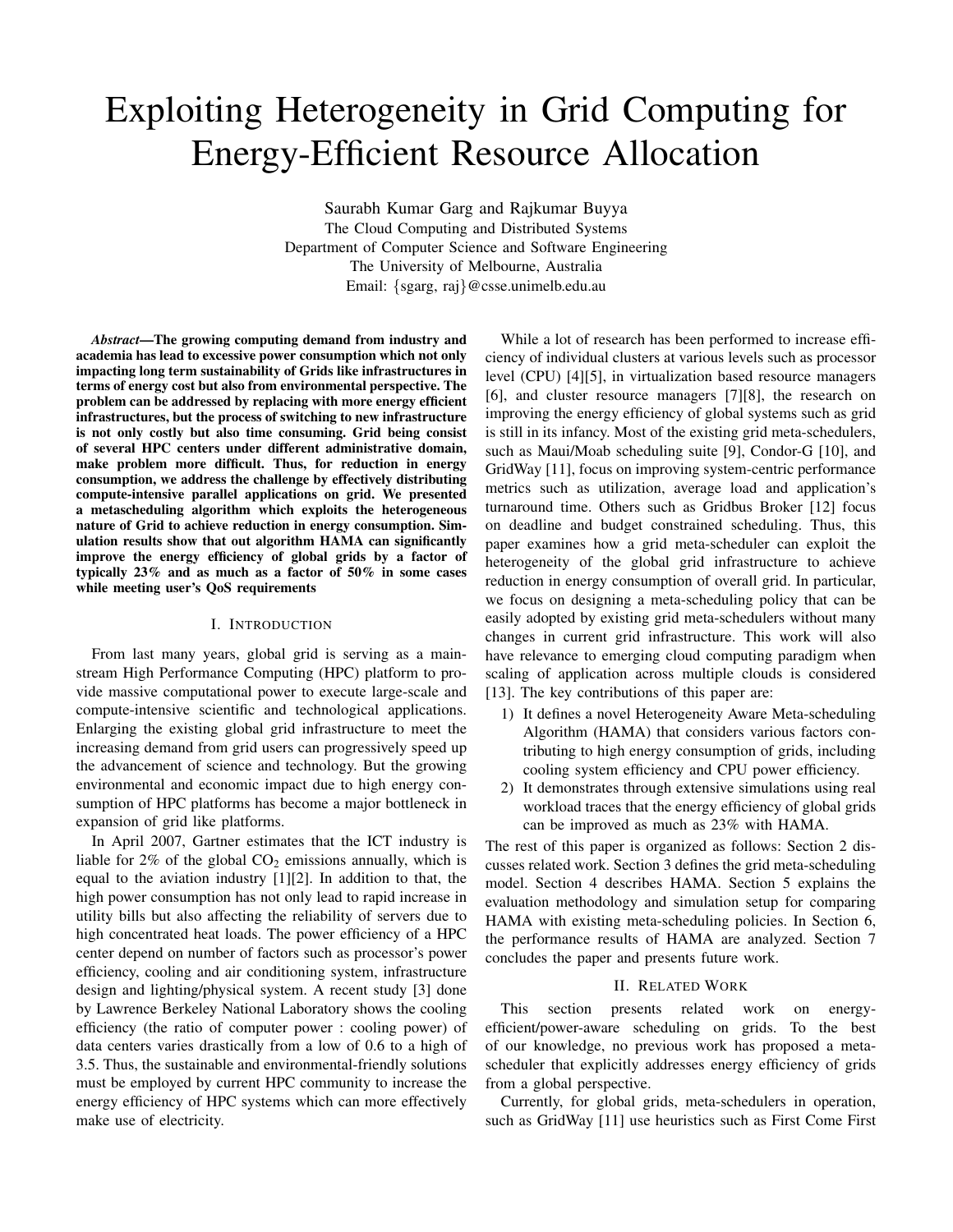Serve (FCFS). Moab also has a FCFS batch scheduler with easy backfilling policy [9], [14]. Condor-G [10] uses either FCFS or matchmaking with priority sort [15] as scheduling policies. These schedulers mostly schedule jobs with several goals such as minimizing job completion time and achieving load balancing. The issue of energy consumption emission by the grids still need to be addressed.

There are several research efforts on power-aware resource allocation to optimize energy consumption at a single resource site, typically within a single cluster or data center. The power usage reduction within the resource site is achieved through two methods: by switching off parts of the cluster that are not utilized [16], [17], [18], [7]; or by Dynamic Voltage Scaling (DVS) to slow down the speed of CPU processing [19], [20], [21], [22], [8], [23], [24], [7]. Hence, these efforts help reduce the energy consumption of one resource site such as cluster or server farm, but not across multiple resource sites distributed geographically.

Orgerie et al. [16] propose a prediction algorithm to reduce the power consumption in a large-scale computational grid such as Grid'5000 by aggregating the workload and switching off unused CPUs. They focus on reducing CPU power consumption to minimize the total energy consumption. As the power efficiency of grid sites can vary across the grid, reducing CPU power consumption itself may not necessary lead to a global reduction in the energy consumption by the entire grid. We focus on conserving energy of grids from a global perspective.

Meisner et al. [19] show that in the case of high and unpredictable workload, it is difficult to exploit the power on/off facility even though it is ideal to simply switch off idle systems. Thus, DVS-enabled CPUs will be much better in saving energy in this case. Therefore, in this work we use DVS to reduce the energy consumption of CPUs since our main focus is on large-scale computational grid resource sites which generally have unpredictable workload.

# III. GRID META-SCHEDULING MODEL

# *A. System Model*

A grid meta-scheduler acts as an interface to grid resource sites and schedules jobs on the behalf of users as shown in Figure 1. It interprets and analyzes the service requirements of a submitted job and decides whether to accept or reject the job based on the availability of CPUs. Its objective is to schedule jobs so that the energy consumption of grid can be reduced while the Quality of Service (QoS) requirements of the jobs are met. As grid resource sites are located in different geographical regions, they have different power efficiency of CPUs and cooling systems. Each resource site is responsible for updating this information at the meta-scheduler for energy efficient scheduling. The two participating parties, grid users and grid resource sites, are discussed below along with their objectives and constraints: 1 o slow down the speed of CPU processing [19], [20], [20], [20], [20], [20], [20], [21], [21], [21], [21], [21], [21], [21], [21], [21], [21], [21], [21], [21], [21], [21], [21], [21], [21], [21] mete, these efforts help

# 1) Grid Users:

Grid users submit parallel jobs with QoS requirements



Fig. 1. Meta-scheduling protocol

on an individual grid resource site and does not have preemptive priority. The reason for this requirement is that the synchronization among various tasks of parallel jobs can be affected by communication delays when jobs are executed across multiple resource sites. The user's objective is to have his job completed by a deadline. Deadlines are hard, i.e., the user will benefit only if the job completes before its deadline [25]. To facilitate the comparison between the algorithms described in this work, the estimated execution time of a job provided by the user is considered to be accurate [26]. Several models, such as those proposed by Sanjay and Vadhiyar [27], can be applied to estimate the runtime of parallel jobs. In this work, a job execution time is inversely proportional to the CPU operating frequency.

## 2) Grid Resource Sites:

Grid resource sites consist of clusters at different locations, such as the sites of the Distributed European Infrastructure for Supercomputing Applications (DEISA) [28] with resource sites located in various European countries and LHC Grid across the world [29]. Each resource site has a local scheduler that manages the execution of incoming jobs. Each local scheduler periodically supplies information about available time slots  $(t_s, t_e, N)$  to the meta-scheduler, where  $t_s$  and  $t_e$  are the start time and end time of the slot respectively and  $N$  is the number of CPUs available for the slot. To facilitate energy efficient computing, each local scheduler also supplies information about cooling system efficiency, CPU power-frequency relationship, and CPU operating frequencies of the grid resource site. All CPUs within a single resource site are homogeneous, but CPUs can be heterogeneous across resource sites.

# *B. Grid Resource Site Energy Model*

The major contributors for total energy usage in grid resource site are computing devices (CPUs) and cooling system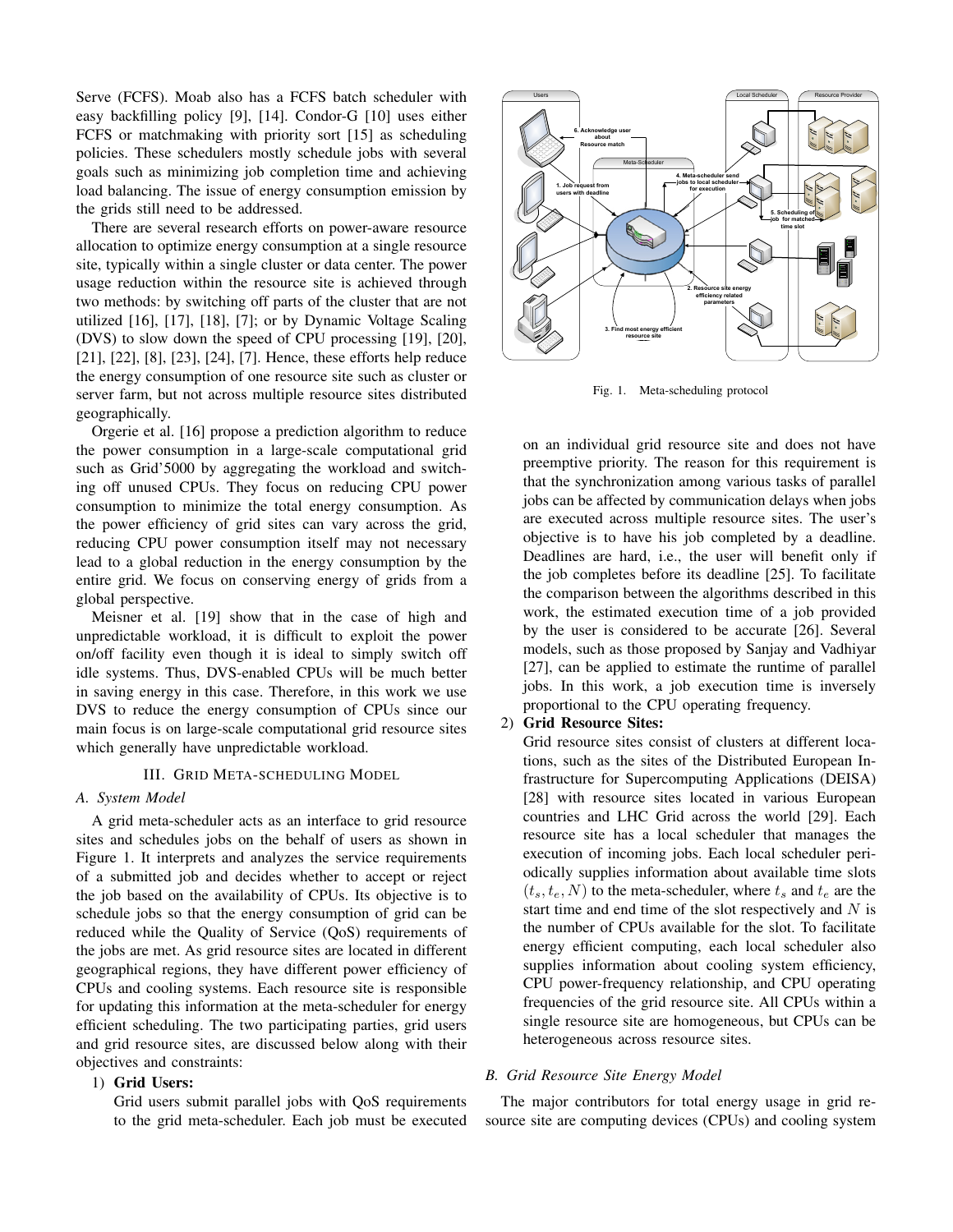which constitute about 80% of total energy consumption. Other systems such as lighting are not considered due to their negligible contribution to the total energy cost.

The power consumption  $P$  of a CPU at a grid resource site is composed of dynamic and static power [21][7]. The static power includes the base power consumption of the CPU and the power consumption of all other components. Thus, the CPU power  $P$  is approximated by the following function (similar to previous work [21][7]):  $P = \beta + \alpha f^3$ , where  $\beta$  is the static power consumed by the CPU,  $\alpha$  is the proportionality constant, and  $f$  is the frequency at which the CPU is operating. We consider that CPUs support DVS facility and thus their frequency can be varied from a minimum of  $f^{min}$  to a maximum of  $f^{max}$  discretely. Let  $N_i$  be number of CPUs at a resource site  $i$ . Thus, if the CPU  $j$  running at frequency  $f_i$  for  $t_i$  time, then the total energy consumption due to computation is given by:

$$
E_{c,i} = \sum_{N_i}^{j} (\beta_i + \alpha_i f_j^3) t_j.
$$
 (1)

The energy cost of an cooling system depends on the Coefficient Of Performance (COP) factor of the cooling system [30]. COP is indication of efficiency of cooling system which is defined as the ratio of the amount of energy consumed by CPUs to the energy consumed by the cooling system. The COP is however not constant and varies with cooling air temperature. We assume that COP will remain constant during scheduling cycle and resource sites will update meta-scheduler whenever COP changes. Thus, the total energy consumed by cooling system is given by:

$$
E_{h,i} = \frac{E_{c,i}}{COP_i} \tag{2}
$$

Thus, the resultant total energy consumption by a grid resource site is given by:

$$
E_i = (1 + \frac{1}{COP_i})E_{c,i} \tag{3}
$$

# IV. HETEROGENEITY AWARE META-SCHEDULING ALGORITHM (HAMA)

This section gives the details of our Heterogeneity Aware Meta-scheduling Algorithm (HAMA) which enables the grid meta-scheduler to select the most energy efficient grid resource site. The grid meta-scheduler runs HAMA periodically to assign jobs to grid resource sites. HAMA achieves this by first selecting the most energy efficient grid resource site and then by using DVS for further reduction in the energy consumption. Algorithm 1, described next, shows the pseudo-code for HAMA. At each scheduling interval, the meta-scheduler collects information from both grid resource sites and users (Algorithm 1: Line 2–3). Considering that a grid consists of  $n$  resource sites (supercomputer centers), all parameters associated with each resource site  $i$  are given in Table I. A user submits his QoS requirements for a job  $j$  in the form of a tuple  $(d_j, n_j, e_j, f_{m,j})$ , where  $d_j$  is the deadline to complete job j,  $n_i$  is the number of CPUs required for job execution, and  $e_i$  is the job execution time when operating at the CPU frequency  $f_{m,j}$ . In addition, let  $f_{ij}$  be the initial frequency at which CPUs of a grid resource site  $i$  operate while executing job j. HAMA, then, sorts the incoming jobs based on Earliest Deadline First (EDF) (Algorithm 1: Line 4). The grid resource sites are sorted in order of their power efficiency (Algorithm 1: Line 5) which is calculated by Cooling system efficiency  $\times$ CPU Efficiency, i.e.,  $(1 + \frac{1}{COP_i}) \times (\frac{\beta_i}{f_i^{max}} + \alpha_i (f_i^{max})^2)$ . Then, meta-scheduler assigns jobs to resource sites according to this ordering (Algorithm 1: Line 7–11).

| Algorithm 1: HAMA                                                            |                                                              |  |  |  |  |  |  |
|------------------------------------------------------------------------------|--------------------------------------------------------------|--|--|--|--|--|--|
| while current time $\lt$ next schedule time do                               |                                                              |  |  |  |  |  |  |
| $\mathbf{2}$                                                                 | RecvResourcePublish(P)                                       |  |  |  |  |  |  |
|                                                                              | //P contains information about grid resource sites           |  |  |  |  |  |  |
| 3                                                                            | RecvJobQoS(Q)                                                |  |  |  |  |  |  |
|                                                                              | //Q contains information about grid users                    |  |  |  |  |  |  |
| Sort jobs in ascending order of deadline<br>4                                |                                                              |  |  |  |  |  |  |
|                                                                              | 5 Sort resource sites in ascending order of                  |  |  |  |  |  |  |
| $(1+\frac{1}{COP_i})\times(\frac{\beta_i}{f_i^{max}}+\alpha_i(f_i^{max})^2)$ |                                                              |  |  |  |  |  |  |
|                                                                              | <b>foreach</b> job $j \in RecvJobQoS$ <b>do</b>              |  |  |  |  |  |  |
| 7                                                                            | <b>foreach</b> resource site $i \in RecvResourcePublished$   |  |  |  |  |  |  |
|                                                                              | //find time slot for scheduling job $j$ at resource site $i$ |  |  |  |  |  |  |
| 8                                                                            | <b>if</b> $FindTimeSlot(i, j)$ then                          |  |  |  |  |  |  |
| $\boldsymbol{9}$                                                             | Schedule job $j$ on resource site $i$ using DVS;             |  |  |  |  |  |  |
|                                                                              | Update available time slots at resource site $i$             |  |  |  |  |  |  |
| 10                                                                           | break                                                        |  |  |  |  |  |  |
| 11                                                                           |                                                              |  |  |  |  |  |  |
|                                                                              |                                                              |  |  |  |  |  |  |

TABLE I PARAMETERS OF A GRID RESOURCE SITE  $i$ 

| Parameter                            | Notation                            |  |  |
|--------------------------------------|-------------------------------------|--|--|
| Average Cooling system effi- $COP_i$ |                                     |  |  |
| ciency                               |                                     |  |  |
| CPU power                            | $P_i = \beta_i + \alpha_i f^3$      |  |  |
| CPU frequency range                  | $\left[f_i^{min}, f_i^{max}\right]$ |  |  |
| Time slots (start time, end          | $(t_s, t_e, n)$                     |  |  |
| time, number of CPUs)                |                                     |  |  |

The energy consumption is further reduced by scheduling jobs using DVS at the CPU level which can save energy by scaling down the CPU frequency. Thus, when the grid meta-scheduler assigns a job to a grid resource site, it also decides the time slot in which jobs should be executed at the minimum frequency level to decrease energy consumption by CPU (Algorithm 1: Line 8). If the job deadline is violated, the meta-scheduler scales up the CPU frequency to the next level and then again tries to find the free slot to execute the job. The execution time an application is considered to increase linearly with the decrease in CPU frequency. Thus, in next CPU frequency level, since CPU will be executing application at higher frequency level, the time slot required will be shorter.

As at a resource site CPUs may or may not have the DVS facility, thus the scheduling at the local scheduler level can be of two types: CPUs run at the maximum frequency (i.e. without DVS); or CPUs run at various frequency using DVS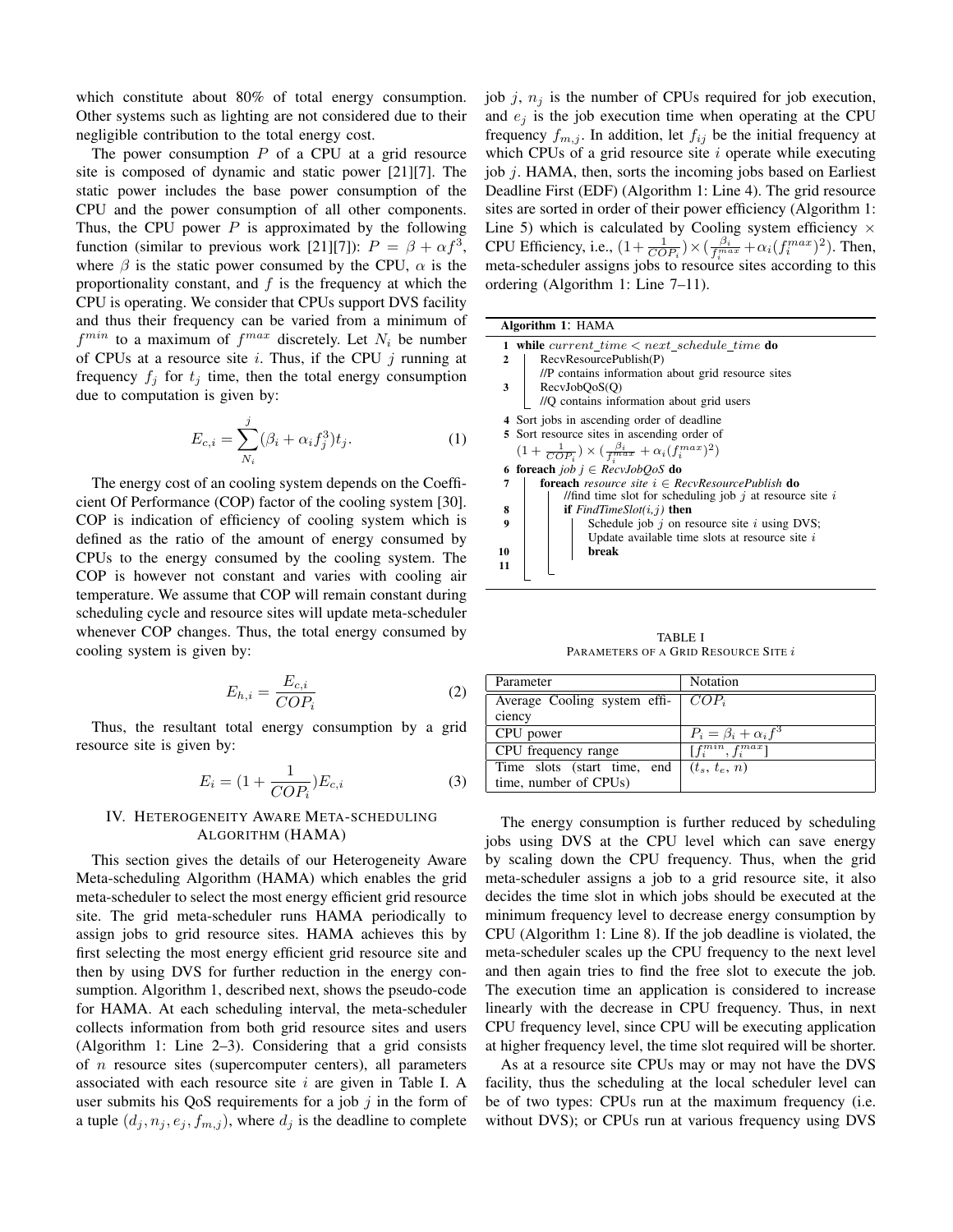(i.e. with DVS). If the meta-scheduler fails to schedule the job on the resource site because no free slot is available, then the job is forwarded to the next energy efficient resource site for scheduling.

## V. PERFORMANCE EVALUATION

We use workload traces Feitelson's Parallel Workload Archive (PWA) [31] to model the global grid workload. Since this paper focuses on studying the application requirements of grid users, the PWA meets our objective by providing job traces that reflect the characteristics of real parallel applications. The experiments utilize the jobs in the first week of the LLNL Thunder trace (January 2007 to June 2007). The LLNL Thunder trace from the Lawrence Livermore National Laboratory (LLNL) in USA is chosen due to its highest resource utilization of 87.6% among available traces to ideally model a heavy workload scenario. From this trace, we obtain the submit time, requested number of CPUs, and actual runtime of jobs. However, the trace does not contain the service requirement of jobs (i.e. deadline). Hence, we use a methodology proposed by Irwin et al. [32] to synthetically assign deadlines through two classes namely Low Urgency (LU) and High Urgency (HU).

A job  $i$  in the LU class has a high ratio of  $deadline_i$  / runtime<sub>i</sub> so that its deadline is definitely longer than its required runtime. Conversely, a job  $i$  in the HU class has a deadline of low ratio. Values are normally distributed within each of the high and low deadline parameters. The ratio of the deadline parameter's high-value mean and low-value mean is thus known as the high:low ratio. In our experiments, the deadline high:low ratio is 3, while the low-value deadline mean and variance is 4 and 2 respectively. In other words, LU jobs have a high-value deadline mean of 12, which is 3 times longer than HU jobs with a low-value deadline mean of 4. The arrival sequence of jobs from the HU and LU classes is randomly distributed.

Provider Configuration: The grid modelled in our simulation contains 8 resource sites spread across five countries derived from European Data Grid (EGEE) testbed [29]. The configurations assigned to the resources in the testbed for the simulation are listed in Table II. The configuration of each resource site is decided so that the modelled testbed would reflect the heterogeneity of platforms and capabilities that is normally the characteristic of such installations. Power parameters (i.e. CPU power factors and frequency level) of the CPUs at different sites are derived from Wang and Lu's work [7]. Current commercial CPUs only support discrete frequency levels, such as the Intel Pentium M 1.6 GHz CPU, which supports 6 voltage levels. We consider discrete CPU frequencies with 5 levels in the range  $[f_i^{min}, f_i^{max}]$ . For the lowest frequency  $f_i^{min}$ , we use the same value used by Wang and Lu [7], i.e.  $f_i^{min}$  is 37.5% of  $f_i^{max}$ . Each local scheduler at a grid site use Conservative Backfilling with advance reservation support as used by Mu'alem and Feitelson [33]. The grid meta-scheduler schedules the job periodically at a scheduling interval of 50 seconds, which is to ensure that the meta-scheduler can receive at least one job in every scheduling interval. The cooling system efficiency (COP) value of resource sites is randomly generated using a uniform distribution between [0.5, 3.6] as indicated in the study conducted by Greenberg et al. [3].

Grid Meta-scheduling Algorithms: We examine the performance of HAMA in terms of job selection and resource allocation of the grid meta-scheduler. We compare our job selection algorithm with EDF-FQ which prioritize jobs based on deadline and submit jobs to resource site in earliest start time (FQ) manner with the least waiting time. We also compare HAMA with another version of HAMA i.e. HAMAwithoutDVS to analyze the affect of DVS facility on energy consumption.

Performance Metrics: We consider two metrics: average energy consumption and workload (i.e. amount of workload executed). Average power consumption shows the amount of energy saved by using HAMA in comparison to other grid meta-scheduling algorithms, whereas workload shows HAMA affect on the workload executed successfully by grid.

Experimental Scenarios: We run the experiments in two scenarios 1) urgency class and 2) arrival rate of jobs. For the urgency class, we use various percentages (0%, 20%, 40%, 60%, 80%, and 100%) of HU jobs. For instance, if the percentage of HU jobs is 20%, then the percentage of LU jobs is the remaining 80%. For the arrival rate, we use various factors (10, 100, and 1000) of submit time from the trace. For example, a factor of 10 means a job with a submit time of 10s from the trace now has a simulated submit time of 1s. Hence, a higher factor represents higher workload by shortening the submit time of jobs.

Equation 3, we know that the performance of HAMA is highly dependent on the CPU efficiency and Cooling System efficiency of grid resource sites. We compare performance of our algorithm in worst case scenario (HL) i.e., when resource site with the highest CPU power efficiency has the lowest COP, and best case scenario (HH) i.e., when resource site with the highest CPU power efficiency has the highest COP (HH).

## VI. PERFORMANCE RESULTS

# *A. Affect on Energy consumption*

This section compares energy consumption of HAMA with other meta-scheduling algorithms for grid resource sites with HH and HL configurations. The figure 2 shows how energy consumption varies with deadline urgency and arrival rate of jobs. HAMA has clearly outperformed its competitor EDF-FQ by saving about 17%-23% energy in worst case and about 52%in best case.

The effect of job urgency on energy consumption can be clearly seen from figure 2(a) and 2(b). As the percentage of HU jobs with more urgent (shorter) deadline increases, the energy consumption (Figure 2(a) and 2(b)) also increases due to more urgent jobs running on resource sites with lower power efficiency and at the highest CPU frequency to avoid deadline violations. On the other hand, the effect of job arrival rate on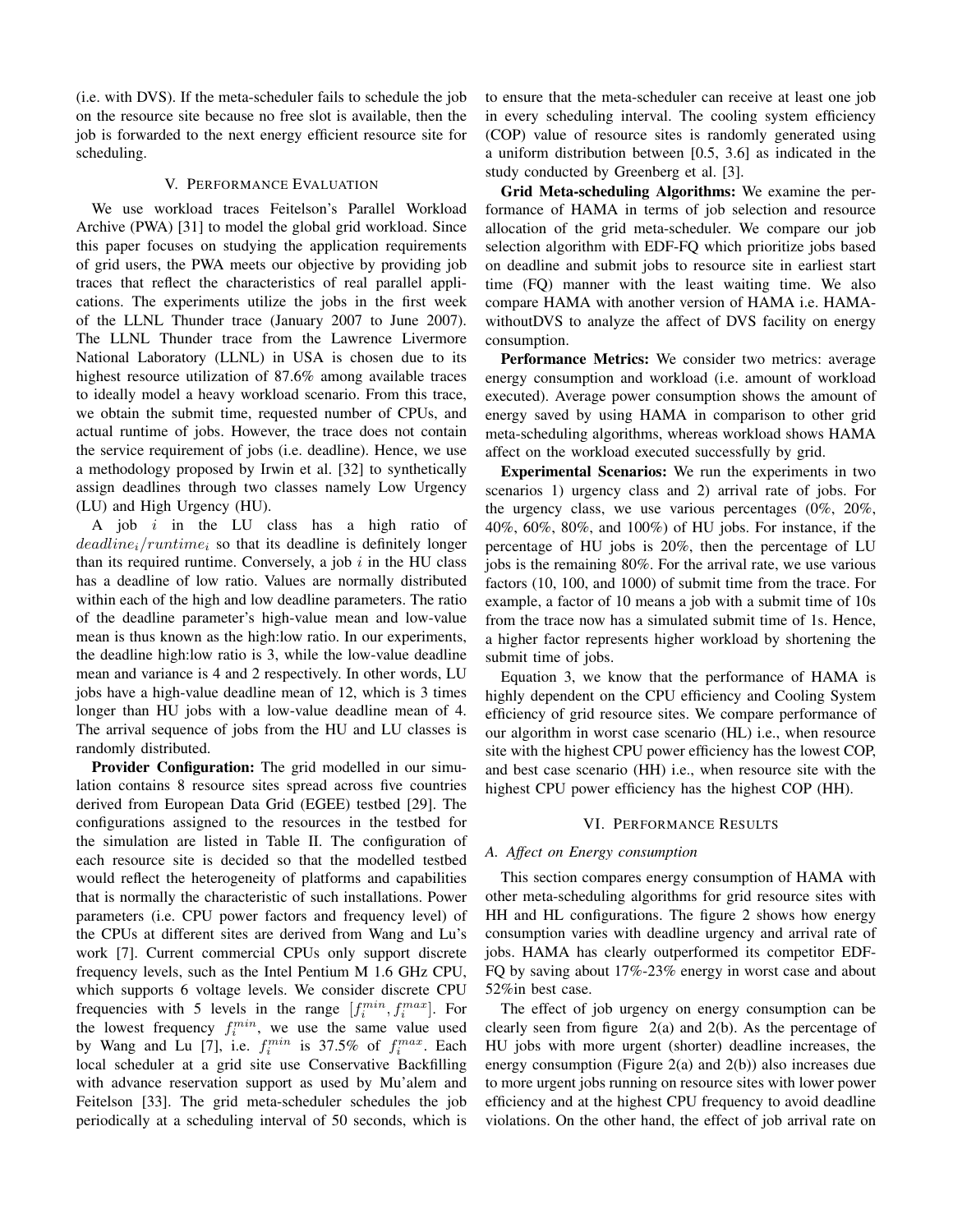| Location of Grid Site | <b>CPU</b> Power Factors |     |          | No. of CPUs            | <b>MIPS</b> Rating |
|-----------------------|--------------------------|-----|----------|------------------------|--------------------|
|                       |                          |     | $\alpha$ | $_{\boldsymbol{r}max}$ |                    |
| RAL, UK               | 65                       | 7.5 | 1.8      | 2050                   | 1140               |
| Imperial College (UK) | 75                       | 5   | 1.8      | 2600                   | 1200               |
| NorduGrid (Norway)    | 60                       | 60  | 2.4      | 650                    | 1330               |
| NIKHEF (Netherlands)  | 75                       | 5.2 | 2.4      | 540                    | 1176               |
| LYON (France)         | 90                       | 4.5 | 3.0      | 600                    | 1166               |
| Milano (Italy)        | 105                      | 6.5 | 3.0      | 350                    | 1320               |
| Torina (Italy)        | 90                       | 4.0 | 3.2      | 200                    | 1000               |
| Padova (Italy)        | 105                      | 4.4 | 3.2      | 250                    | 1330               |

TABLE II CHARACTERISTICS OF GRID RESOURCE SITES

energy consumption (Figure  $2(c)$  and  $2(d)$  is minimal with a slight increase when more jobs arrive.

For grid resource sites without DVS, HAMA-without can reduce up to  $15{\text -}21\%$  of the energy consumption (Figure 2(a)) in the HL configuration and 28-50% of energy consumption (Figure 2(b)) in the HH configuration compared to EDF-FQ which also doesn't consider the DVS facility while scheduling across the entire grid. This highlights the importance of the power efficiency factor in achieving energy-efficient metascheduling. In particular, HAMA can reduce energy consumption (Figure 2(a) and 2(b) even more when there are more LU jobs with less urgent (longer) deadline and arrival rate is low.

When we compare HAMA and HAMA-withoutDVS, we observe that by using DVS energy saving has increased by about 11% when % of job with urgent deadline and job arrival rate is high. This is because for the scenario when DVS facility is available jobs can run at lower CPU frequency to save energy.

# *B. Affect on Workload Executed*

Figure 3 shows the total amount of workload successfully executed according to user's QoS. The workload of a job refer to multiplication of its execution time and the number of CPU required. The affect of job urgency and arrival rate on workload executed can be clearly seen from Figure 3(a) and 3(d). All meta-scheduling algorithm shows consistent decrease in workload execution particularly in scenario of job urgency. The reason is rejection of more jobs due to deadline miss when all jobs are of high urgency. The amount of workload executed by EDF-FQ is less than HAMA because of the reason that while scheduling using EDF-FQ, the local scheduler execute the jobs using conservative backfilling without any consideration of job deadline. While in case of HAMA, metascheduler send job to a resource site only if a time slot is available to execute job before deadline.

# VII. CONCLUSION

With the increasing demand of global grids, the energy consumption of grid infrastructure has escalated to the degree that grids are becoming a threat to the society rather than an asset. The carbon footprint of grids may continue to increase unless the problem is addressed at every level, i.e., from local (within a single grid site) to global (across multiple grid sites). Moreover, the immediate and significant reduction in  $CO<sub>2</sub>$ emissions is required for the future sustainability of global grids.

In this paper, we have addressed the energy efficiency of grids at the meta-scheduling level. We proposed Heterogenity Aware Meta-scheduling Algorithm (HAMA) to address the problem by scheduling more workload with urgent deadline on resource sites which are more power-efficient. Thus, HAMA considers crucial information of global grid resource sites, such as cooling system efficiency (COP) and CPU power efficiency. HAMA address the problem in two steps: 1) allocating jobs to more energy-efficient resource sites and 2) scheduling using DVS policy at the local resource site to further reduce energy consumption.

Results show that our HAMA can reduce up to 23% energy consumption in worst case and upto 50% in best case as compare to other algorithms (EDF-FQ). Moreover, even if DVS facility is not available, HAMA-withoutEDF can still result in considerable amount of power savings of upto 21%. Particularly, our HAMA algorithm can work very well when the deadline of jobs is less urgent and arrival rate of jobs is not high. Thus, HAMA can also compliment the efficiency of existing power-aware scheduling policies for clusters.

In future, we will investigate how HAMA can address the energy consumption problem in virtualized environments such as clouds, which is the emerging platform for hosting business applications. We will also integrate HAMA with existing grid meta-schedulers and conduct experiments on real grid and cloud resources. We will also extend our current metascheduling model to resources such as the storage disks and the switching devices.

## ACKNOWLEDGEMENTS

We would like to thank Chee Shin Yeo for his constructive comments on this paper. This work is partially supported by research grants from the Australian Research Council (ARC) and Australian Department of Innovation, Industry, Science and Research (DIISR).

### **REFERENCES**

- [1] Gartner, "Gartner Estimates ICT Industry Accounts for 2 Percent of Global CO2 Emissions," http://www.gartner.com/it/page.jsp?id=503867.<br>J. G. Koomey, "Estimating total power consump-
- [2] J. G. Koomey, "Estimating total power consumption by servers in US and world"  $\frac{1}{2}$  by prise and com/Down 1 tion by servers in US and world," http:/ /enterprise.amd.com/Downloads/svrpwrusecompletefinal.pdf.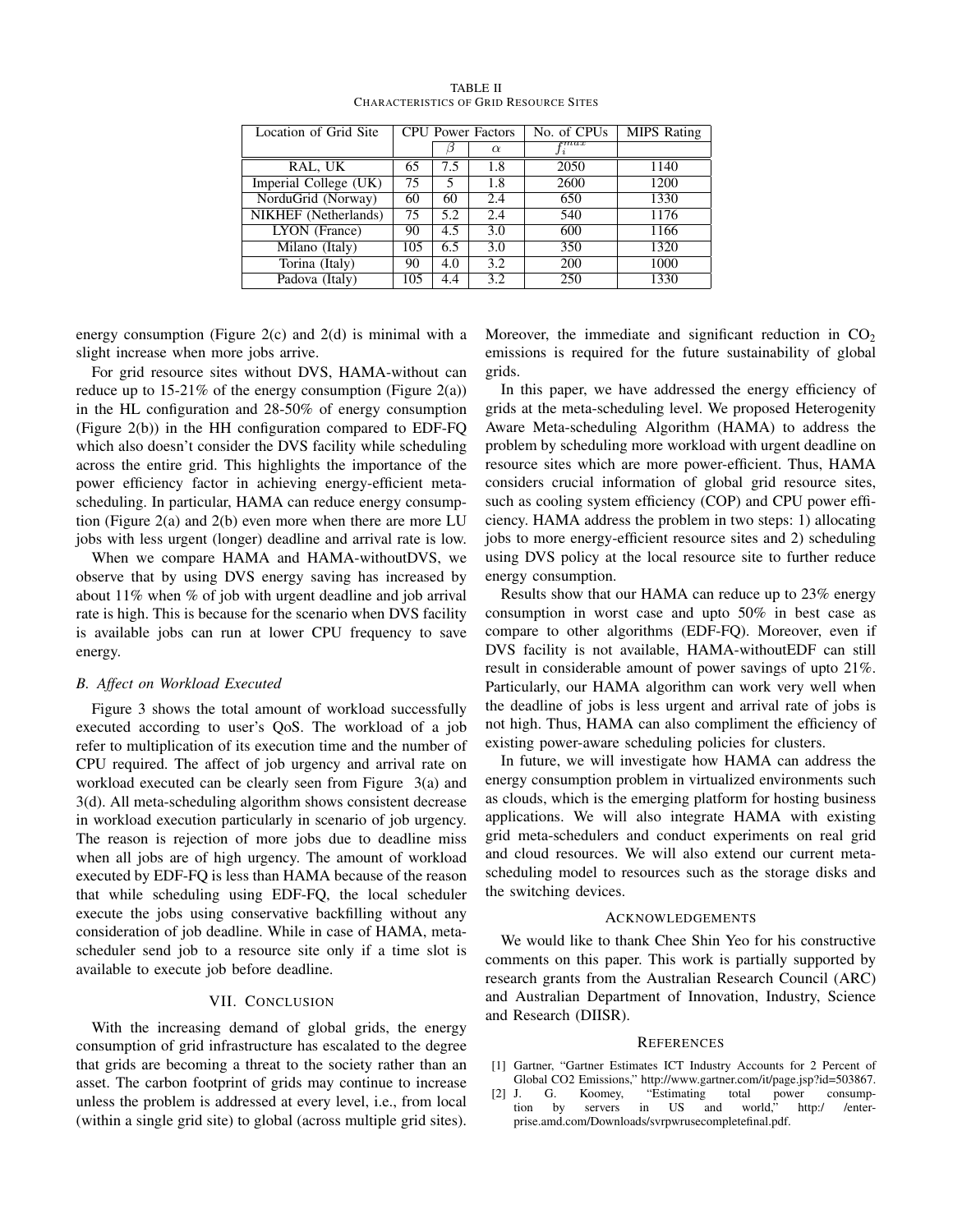



(c) HL: Energy Consumption VS Job Arrival Rate

(d) HH: Energy Consumption VS Job Arrival Rate

Fig. 2. Comparison of HAMA with other meta-scheduling algorithms

- [3] S. Greenberg, E. Mills, B. Tschudi, P. Rumsey, and B. Myatt, "Best practices for data centers: Results from benchmarking 22 data centers," in *Proc. of the 2006 ACEEE Summer Study on Energy Efficiency in Buildings*, Pacific Grove, USA, 2006, http://eetd.lbl.gov/emills/PUBS/PDF/ACEEE-datacenters.pdf.
- [4] V. Salapura *et al.*, "Power and performance optimization at the system level," in *Proc. of the 2nd conference on Computing frontiers*, Ischia, Italy, 2005.
- [5] A. Elyada, R. Ginosar, and U. Weiser, "Low-complexity policies for energy-performance tradeoff in chip-multi-processors," *IEEE Transactions on Very Large Scale Integration (VLSI) Systems*, vol. 16, no. 9, pp. 1243–1248, 2008.
- [6] A. Verma, P. Ahuja, and A. Neogi, "pmapper: Power and migration cost aware application placement in virtualized systems," in *Proc. of the 9th ACM/IFIP/USENIX International Conference on Middleware*, Leuven, Belgium, 2008.
- [7] L. Wang and Y. Lu, "Efficient Power Management of Heterogeneous Soft Real-Time Clusters," in *Proc. of the 2008 Real-Time Systems Symposium*, Barcelona, Spain, 2008.
- [8] K. Kim, R. Buyya, and J. Kim, "Power aware scheduling of bag-of-tasks applications with deadline constraints on dvs-enabled clusters," in *Proc. of the Seventh IEEE International Symposium on Cluster Computing and the Grid*, Rio de Janeiro, Brazil, 2007.
- [9] B. Bode *et al.*, "The Portable Batch Scheduler and the Maui Scheduler on Linux Clusters," in *Proc. of the 4th Annual Linux Showcase and Conference*, Atlanta, USA, 2000.
- [10] J. Frey, T. Tannenbaum, M. Livny, I. Foster, and S. Tuecke, "Condor-G: A Computation Management Agent for Multi-Institutional Grids," *Cluster Computing*, vol. 5, no. 3, pp. 237–246, 2002.
- [11] E. Huedo, R. Montero, and I. Llorente, "A framework for adaptive execution in grids," *Software Practice and Experience*, vol. 34, no. 7, pp. 631–651, 2004.
- [12] S. Venugopal, K. Nadiminti, H. Gibbins, and R. Buyya, "Designing a resource broker for heterogeneous grids," *SoftwarePractice & Experience*, vol. 38, no. 8, pp. 793–825, 2008.
- [13] R. Buyya, C. S. Yeo, S. Venugopal, J. Broberg, and I. Brandic, "Cloud Computing and Emerging IT Platforms: Vision, Hype, and Reality for Delivering Computing as the 5th Utility," *Future Generation Computer Systems*, vol. 25, no. 6, pp. 599–616, 2009.
- [14] Y. Etsion and D. Tsafrir, "A Short Survey of Commercial Cluster Batch Schedulers," Technical Report 2005-13, Hebrew University, May 2005, Tech. Rep.
- [15] R. Raman, M. Livny, and M. Solomon, "Resource Management through Multilateral Matchmaking," in *Proc. of the 9th IEEE Symposium on High Performance Distributed Computing*, Pittsburgh, USA, 2000.
- [16] A. Orgerie, L. Lefèvre, and J. Gelas, "Save Watts in Your Grid: Green Strategies for Energy-Aware Framework in Large Scale Distributed Systems," in *Proc. of the 2008 14th IEEE International Conference on Parallel and Distributed Systems*, Melbourne, Australia, 2008.
- [17] D. Bradley, R. Harper, and S. Hunter, "Workload-based power management for parallel computer systems," *IBM Journal of Research and Development*, vol. 47, no. 5, pp. 703–718, 2003.